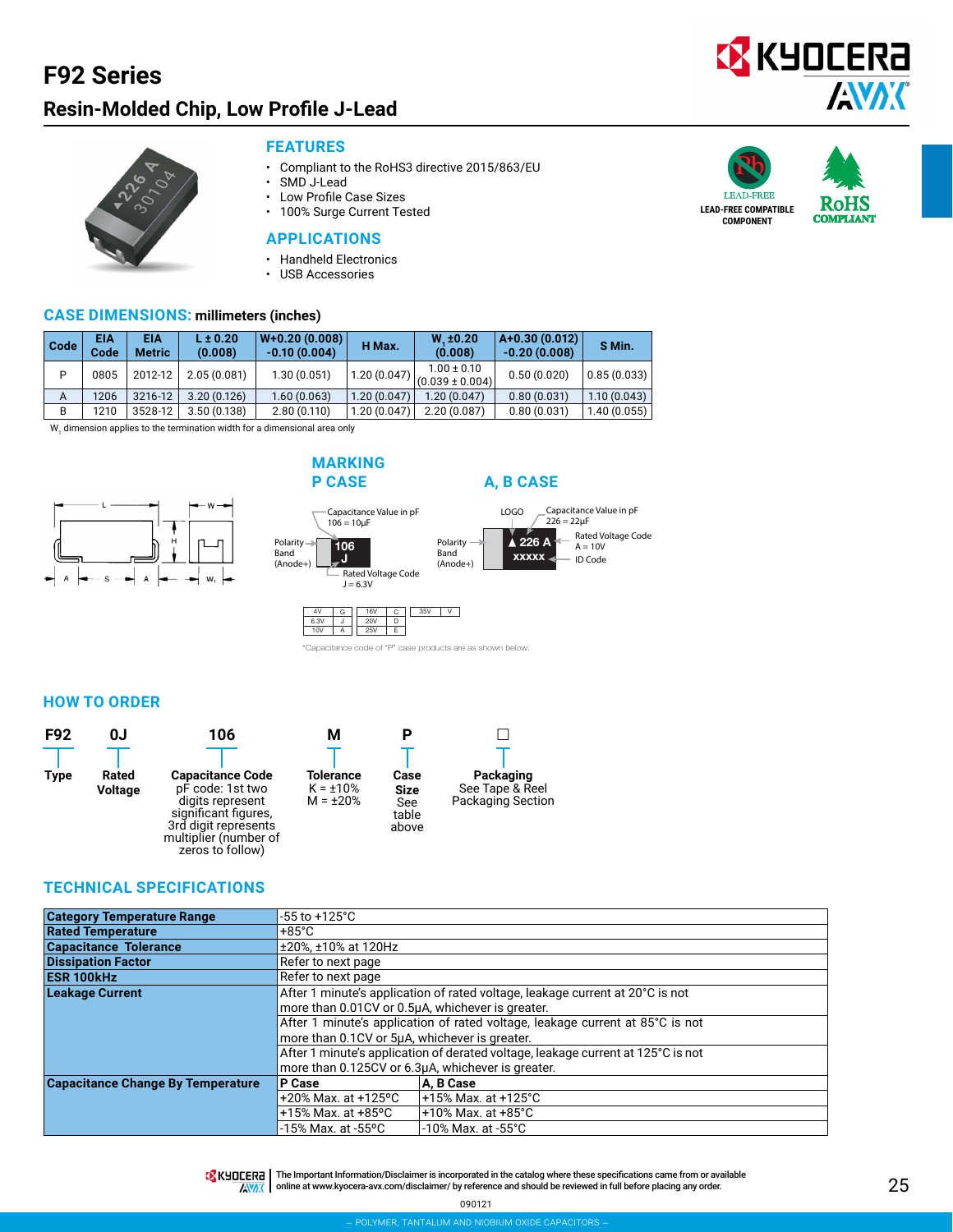

#### **CAPACITANCE AND RATED VOLTAGE RANGE (LETTER DENOTES CASE SIZE)**

|      | <b>Capacitance</b> | <b>Rated Voltage</b> |                    |                    |          |          |          |          |                        |  |  |  |  |
|------|--------------------|----------------------|--------------------|--------------------|----------|----------|----------|----------|------------------------|--|--|--|--|
| μF   | <b>Code</b>        | 4V (0G)              | 6.3V(0J)           | 10V (1A)           | 16V (1C) | 20V (1D) | 25V (1E) | 35V (1V) | $*$ Cap<br><b>Code</b> |  |  |  |  |
| 0.22 | 224                |                      |                    |                    |          |          |          | A        | J                      |  |  |  |  |
| 0.33 | 334                |                      |                    |                    |          |          |          | A        | ${\sf N}$              |  |  |  |  |
| 0.47 | 474                |                      |                    |                    | P        | A/P      |          | A        | $\mathsf S$            |  |  |  |  |
| 0.68 | 684                |                      |                    |                    | P        | A        |          |          | W                      |  |  |  |  |
| 1.0  | 105                |                      |                    | P                  | P        | A/P      | P        | A        | A                      |  |  |  |  |
| 1.5  | 155                |                      |                    | P                  |          | A        |          |          | E                      |  |  |  |  |
| 2.2  | 225                |                      | P                  | P                  | A/P      |          | A/B      | B        | J                      |  |  |  |  |
| 3.3  | 335                | P                    | P                  | A/P                | A        |          |          |          | N                      |  |  |  |  |
| 4.7  | 475                | P                    | P                  | A/P                | A/B      |          | B        |          | S                      |  |  |  |  |
| 6.8  | 685                | P                    | P                  | P                  | B        |          |          |          | W                      |  |  |  |  |
| 10   | 106                | P                    | A/P                | A/P <sup>(M)</sup> | B        |          |          |          | a                      |  |  |  |  |
| 15   | 156                | P                    | P <sub>(M)</sub>   | A                  |          |          |          |          | e                      |  |  |  |  |
| 22   | 226                | A                    | A/P <sup>(M)</sup> | B                  |          |          |          |          | J                      |  |  |  |  |
| 33   | 336                |                      | B                  |                    |          |          |          |          | $\mathsf{n}$           |  |  |  |  |
| 47   | 476                | B                    | B                  |                    |          |          |          |          | s                      |  |  |  |  |
| 68   | 686                |                      |                    |                    |          |          |          |          | W                      |  |  |  |  |
| 100  | 107                | $A^{(M)}/B$          |                    |                    |          |          |          |          | A                      |  |  |  |  |

Released ratings (M tolerance only)

\*\*Rated temperature 60ºC only. Please contact KYOCERA AVX when you need detail spec.

Please contact to your local KYOCERA AVX sales office when these series are being designed in your application.

#### **RATINGS & PART NUMBER REFERENCE**

| <b>Part Number</b>         | <b>Case Size</b> | Capacitance            | Rated          | DCL (µA)   | DF @ 120Hz      | $ESR$ @           |                       | 100kHz RMS Current (mA)                              |                 |                 | *1 ΔC/C (%)       | <b>MSL</b>          |
|----------------------------|------------------|------------------------|----------------|------------|-----------------|-------------------|-----------------------|------------------------------------------------------|-----------------|-----------------|-------------------|---------------------|
|                            |                  | $(\mu F)$              | Voltage (V)    |            | (%)             | 100kHz $(\Omega)$ | $25^{\circ}$ C        | $60^{\circ}$ C                                       | 85°C            | $125^{\circ}$ C |                   |                     |
|                            |                  |                        |                |            | 4 Volt          |                   |                       |                                                      |                 |                 |                   |                     |
| F920G335#PA                | P                | 3.3                    | 4              | 0.5        | 8               | 12.0              | 50                    | $\overline{\phantom{a}}$                             | 45              | 20              | $^\star$          |                     |
| F920G475#PA                | P                | 4.7                    | 4              | 0.5        | 8               | 6.0               | 71                    | $\overline{\phantom{a}}$                             | 64              | 28              | $\star$           | $\mathbf{1}$        |
| F920G685#PA                | P                | 6.8                    | 4              | 0.5        | 10              | 6.0               | 71                    | $\overline{\phantom{m}}$                             | 64              | 28              | $\star$           | 1                   |
| F920G106#PA                | $\overline{P}$   | $\overline{10}$        | $\overline{4}$ | 0.5        | $\overline{10}$ | 6.0               | $\overline{71}$       | $\overline{\phantom{0}}$                             | 64              | $\overline{28}$ | $\star$           | $\overline{1}$      |
| F920G156#PA                | $\overline{P}$   | $\overline{15}$        | 4              | 0.6        | $\overline{10}$ | 5.0               | $\overline{77}$       | $\overline{\phantom{0}}$                             | $\overline{70}$ | $\overline{31}$ | $\overline{\ast}$ | $\mathbf{1}$        |
| F920G226#AA                | A                | 22                     | $\overline{4}$ | 0.9        | 12              | 2.8               | 146                   | $\qquad \qquad -$                                    | 132             | 59              | $\star$           | $\mathbf{1}$        |
| F920G476#BA                | B                | 47                     | 4              | 1.9        | $\overline{12}$ | 1.7               | 210                   | $\overline{\phantom{m}}$                             | 189             | 84              | $\overline{\ast}$ | 1                   |
| F920G107MAA                | Α                | 100                    | 4              | 4.0        | $\overline{30}$ | $\overline{2.8}$  | 146                   | $\qquad \qquad -$                                    | 132             | $\overline{59}$ | ±15               | $\mathbf{1}$        |
| F920G107#BA                | B                | 100                    | 4              | 4.0        | $\overline{18}$ | $\overline{1.3}$  | 240                   | Ξ.                                                   | 216             | 96              | $\overline{\ast}$ | $\overline{1}$      |
|                            |                  |                        |                |            | 6.3 Volt        |                   |                       |                                                      |                 |                 | $\overline{\ast}$ |                     |
| F920J225#PA                | P                | 2.2                    | 6.3            | 0.5        | 8               | 12.0              | 50                    | $\overline{\phantom{m}}$                             | 45              | 20              | $\overline{\ast}$ | $\mathbf{1}$        |
| F920J335#PA                | $\overline{P}$   | $\overline{3.3}$       | 6.3            | 0.5        | $\overline{8}$  | 12.0              | 50                    | $\overline{\phantom{m}}$                             | 45              | $\overline{20}$ | $\star$           | $\overline{1}$      |
| F920J475#PA                | P<br>P           | 4.7                    | 6.3            | 0.5<br>0.5 | 8<br>10         | 6.0               | $\overline{71}$<br>71 | $\overline{\phantom{a}}$<br>$\overline{\phantom{0}}$ | 64              | 28<br>28        | $\star$           | 1<br>$\overline{1}$ |
| F920J685#PA                | A                | 6.8<br>$\overline{10}$ | 6.3<br>6.3     | 0.6        | 8               | 6.0<br>4.0        | 122                   | $\overline{\phantom{a}}$                             | 64<br>110       | 49              | $\star$           | $\mathbf{1}$        |
| F920J106#AA<br>F920J106#PA | $\overline{P}$   | $\overline{10}$        | 6.3            | 0.6        | $\overline{10}$ | 6.0               | $\overline{71}$       | $\overline{\phantom{a}}$                             | 64              | $\overline{28}$ | $\overline{\ast}$ | $\overline{1}$      |
| F920J156MPA                | P                | 15                     | 6.3            | 0.9        | 10              | 6.0               | 71                    | $\overline{\phantom{a}}$                             | 64              | 28              | $\star$           | $\mathbf{1}$        |
| F920J226#AA                | $\overline{A}$   | 22                     | 6.3            | 1.4        | 12              | 2.8               | 146                   | $\overline{\phantom{0}}$                             | 132             | 59              | $\star$           | $\mathbf{1}$        |
| F920J226MPA                | P                | 22                     | 6.3            | 1.4        | 20              | 5.0               | 77                    | $\overline{\phantom{0}}$                             | 70              | 31              | $\star$           | 1                   |
|                            |                  |                        |                | 2.1        | 12              |                   |                       |                                                      |                 |                 | $\star$           |                     |
| F920J336#BA                | B                | 33                     | 6.3            |            |                 | 1.7               | 210                   | $\overline{\phantom{a}}$                             | 189             | 84              | $\star$           | $\mathbf{1}$        |
| F920J476#BA                | B                | 47                     | 6.3            | 3.0        | 12              | 1.7               | 210                   | $\overline{\phantom{m}}$                             | 189             | 84              |                   | 3                   |
|                            |                  |                        |                |            | 10 Volt         |                   |                       |                                                      |                 |                 |                   |                     |
| F921A105#PA                | P                | $\mathbf 1$            | 10             | 0.5        | 8               | 12.0              | 50                    | $\overline{\phantom{m}}$                             | 45              | 20              | $\star$           | 1                   |
| F921A155#PA                | P                | 1.5                    | 10             | 0.5        | 8               | 12.0              | 50                    | $\qquad \qquad -$                                    | 45              | 20              | $\star$           | $\mathbf{1}$        |
| F921A225#PA                | P                | 2.2                    | 10             | 0.5        | 8               | 12.0              | 50                    | $\overline{\phantom{a}}$                             | 45              | 20              | $\star$           | $\mathbf{1}$        |
| F921A335#AA                | A                | 3.3                    | 10             | 0.5        | 6               | 7.0               | 93                    | $\qquad \qquad -$                                    | 83              | $\overline{37}$ | $\star$           | $\mathbf{1}$        |
| F921A335#PA                | P                | 3.3                    | 10             | 0.5        | 8               | 12.0              | 50                    | $\overline{\phantom{m}}$                             | 45              | 20              | $\star$           | $\mathbf{1}$        |
| F921A475#AA                | A                | 4.7                    | 10             | 0.5        | 6               | 4.0               | 122                   | $\overline{\phantom{a}}$                             | 110             | 49              | $\star$           | $\mathbf{1}$        |
| F921A475#PA                | P                | 4.7                    | 10             | 0.5        | 8               | 6.0               | 71                    | $\overline{\phantom{m}}$                             | 64              | 28              | $\star$           | $\mathbf{1}$        |
| F921A685#PA                | P                | 6.8                    | 10             | 0.7        | 8               | 6.0               | 71                    | $\qquad \qquad -$                                    | 64              | 28              | $\star$           | $\mathbf{1}$        |
| F921A106#AA                | A                | 10                     | 10             | 1.0        | 8               | 4.0               | 122                   | $\overline{\phantom{a}}$                             | 110             | 49              | $\star$           | $\mathbf{1}$        |
| F921A106MPA                | P                | 10                     | 10             | 1.0        | 14              | 6.0               | 71                    | $\overline{\phantom{0}}$                             | 64              | 28              | $\star$           | $\mathbf{1}$        |
|                            |                  | 15                     | 10             | 1.5        | 8               |                   | 122                   |                                                      | 110             | 49              | $\star$           | $\mathbf{1}$        |
| F921A156#AA                | A                |                        |                |            |                 | 4.0               |                       | $\overline{\phantom{m}}$                             |                 |                 | $\star$           |                     |
| F921A226#BA                | B                | 22                     | 10             | 2.2        | $\mathsf{R}$    | 1.9               | 199                   | $\overline{\phantom{0}}$                             | 179             | 79              |                   | 3                   |
| 16 Volt                    |                  |                        |                |            |                 |                   |                       |                                                      |                 |                 |                   |                     |
| F921C474#PA                | P                | 0.47                   | 16             | 0.5        | 8               | 20.0              | 39                    | $\overline{\phantom{0}}$                             | 35              | 15              | $\star$           | $\mathbf{1}$        |

**TA KYOCERE** The Important Information/Disclaimer is incorporated in the catalog where these specifications came from or available AVAX | online at [www.kyocera-avx.com/disclaimer/](http://www.avx.com/disclaimer/) by reference and should be reviewed in full before placing any order.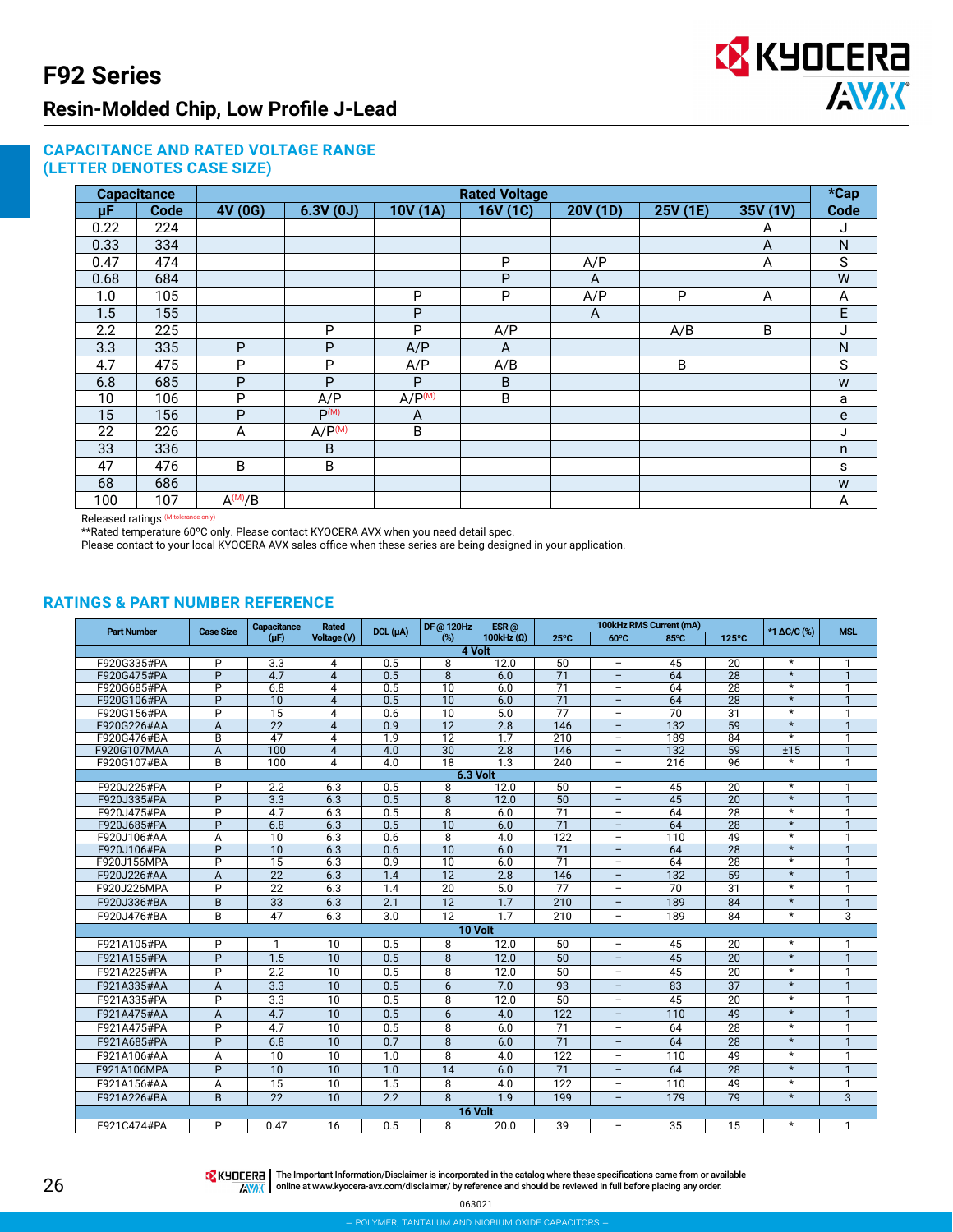## **F92 Series Resin-Molded Chip, Low Profile J-Lead**



#### **RATINGS & PART NUMBER REFERENCE**

| <b>Part Number</b> | <b>Case Size</b>        | Capacitance | Rated           | DCL (µA) | DF @ 120Hz<br>$ESR$ @ |                   | 100kHz RMS Current (mA) |                          |                 |                 | *1 ΔC/C (%) | <b>MSL</b>     |
|--------------------|-------------------------|-------------|-----------------|----------|-----------------------|-------------------|-------------------------|--------------------------|-----------------|-----------------|-------------|----------------|
|                    |                         | $(\mu F)$   | Voltage (V)     |          | $(\%)$                | 100kHz $(\Omega)$ | $25^{\circ}$ C          | $60^{\circ}$ C           | 85°C            | $125^{\circ}$ C |             |                |
| F921C684#PA        | P                       | 0.68        | 16              | 0.5      | 8                     | 12.0              | 50                      |                          | 45              | 20              | $\star$     | 1              |
| F921C105#PA        | $\overline{P}$          | 1           | 16              | 0.5      | 8                     | 12.0              | 50                      | $\overline{\phantom{0}}$ | 45              | 20              | $\star$     | 1              |
| F921C225#AA        | $\overline{A}$          | 2.2         | 16              | 0.5      | 6                     | 7.0               | 93                      | $\overline{\phantom{0}}$ | 83              | 37              | $\star$     | $\mathbf{1}$   |
| F921C225#PA        | P                       | 2.2         | 16              | 0.5      | 8                     | 12.0              | 50                      | $\overline{\phantom{0}}$ | 45              | 20              | $\star$     | 1              |
| F921C335#AA        | $\overline{A}$          | 3.3         | 16              | 0.5      | 6                     | 7.0               | 93                      | $\qquad \qquad -$        | 83              | 37              | $\star$     | $\mathbf{1}$   |
| F921C475#AA        | $\overline{A}$          | 4.7         | 16              | 0.8      | 6                     | 7.0               | 93                      |                          | 83              | 37              | $\star$     | 1              |
| F921C475#BA        | B                       | 4.7         | 16              | 0.8      | 6                     | 3.0               | 158                     | $\equiv$                 | 142             | 63              | $\star$     | $\mathbf{1}$   |
| F921C685#BA        | B                       | 6.8         | 16              | 1.1      | 6                     | 3.0               | 158                     | $\overline{\phantom{a}}$ | 142             | 63              | $\star$     | 1              |
| F921C106#BA        | B                       | 10          | 16              | 1.6      | 6                     | 2.0               | 194                     | $\qquad \qquad -$        | 174             | 77              | $\star$     | $\mathbf{1}$   |
| 20 Volt            |                         |             |                 |          |                       |                   |                         |                          |                 |                 |             |                |
| F921D474#AA        | A                       | 0.47        | 20              | 0.5      | 4                     | 10.0              | 77                      |                          | 70              | 31              | $\star$     | 1              |
| F921D474#PA        | P                       | 0.47        | 20              | 0.5      | 8                     | 20.0              | 39                      | $\overline{\phantom{0}}$ | 35              | 15              | $\star$     | $\mathbf{1}$   |
| F921D684#AA        | A                       | 0.68        | 20              | 0.5      | 4                     | 10.0              | 77                      |                          | 70              | 31              | $\star$     | 1              |
| F921D105#AA        | $\overline{A}$          |             | 20              | 0.5      | 4                     | 10.0              | $\overline{77}$         | $\overline{\phantom{0}}$ | $\overline{70}$ | $\overline{31}$ | $\star$     | $\mathbf{1}$   |
| F921D105#PA        | P                       | 1           | 20              | 0.5      | 8                     | 20.0              | 39                      | $\overline{\phantom{a}}$ | 35              | 15              | $\star$     | 1              |
| F921D155#AA        | $\overline{A}$          | 1.5         | 20              | 0.5      | 6                     | 7.4               | 90                      | $\overline{\phantom{0}}$ | 81              | $\overline{36}$ | $\star$     | $\mathbf{1}$   |
|                    |                         |             |                 |          | 25 Volt               |                   |                         |                          |                 |                 |             |                |
| F921E105#PA        | P                       |             | 25              | 0.5      | 8                     | 20.0              | 39                      | $\overline{\phantom{0}}$ | 35              | 15              | $\star$     | 1              |
| F921E225#AA        | $\overline{A}$          | 2.2         | 25              | 0.6      | 8                     | 10.0              | 77                      | $\qquad \qquad -$        | 70              | 31              | ±15         | $\mathbf{1}$   |
| F921E225#BA        | B                       | 2.2         | 25              | 0.6      | 6                     | 4.0               | 137                     | $\overline{\phantom{a}}$ | 123             | 55              | $\star$     | 1              |
| F921E475#BA        | B                       | 4.7         | 25              | 1.2      | 6                     | 3.0               | 158                     | $\overline{\phantom{0}}$ | 142             | 63              | $\star$     | $\mathbf{1}$   |
| 35 Volt            |                         |             |                 |          |                       |                   |                         |                          |                 |                 |             |                |
| F921V224#AA        | A                       | 0.22        | 35              | 0.5      | 4                     | 10.0              | 77                      | $\overline{\phantom{0}}$ | 70              | 31              | $\star$     | 1              |
| F921V334#AA        | $\overline{A}$          | 0.33        | 35              | 0.5      | $\overline{4}$        | 10.0              | 77                      | $\overline{\phantom{0}}$ | 70              | 31              | $\star$     | $\mathbf{1}$   |
| F921V474#AA        | $\overline{A}$          | 0.47        | 35              | 0.5      | 4                     | 10.0              | 77                      | $\overline{\phantom{a}}$ | 70              | 31              | $\star$     | 1              |
| F921V105#AA        | A                       |             | 35              | 0.5      | 6                     | 10.0              | 77                      | $\overline{\phantom{0}}$ | 70              | 31              | $\star$     | $\mathbf{1}$   |
| F921V225#BA        | $\overline{\mathsf{B}}$ | 2.2         | $\overline{35}$ | 0.8      | 6                     | 4.0               | 137                     | $\qquad \qquad -$        | 123             | $\overline{55}$ | ±10         | $\overline{1}$ |

#### \*1: ΔC/C Marked "\*"

| Item                      | $P$ Case $(\%)$ | A, B Case (%) |
|---------------------------|-----------------|---------------|
| Damp Heat                 | ±20             | ±10           |
| Temperature cycles        | ±10             | ±5            |
| Resistance soldering heat | ±10             | ±5            |
| Surge                     | ±10             | ±5            |
| Endurance                 | ±10             | $+10$         |

#: "M" for ±20% tolerance, "K" for ± 10% tolerance. When you need K tolerance for the part numbers which have M tolerance only, please contact to your local KYOCERA AVX sales office. Moisture Sensitivity Level (MSL) is defined according to J-STD-020.

The Important Information/Disclaimer is incorporated in the catalog where these specifications came from or available<br>online at [www.kyocera-avx.com/disclaimer/](http://www.avx.com/disclaimer/) by reference and should be reviewed in full before placing any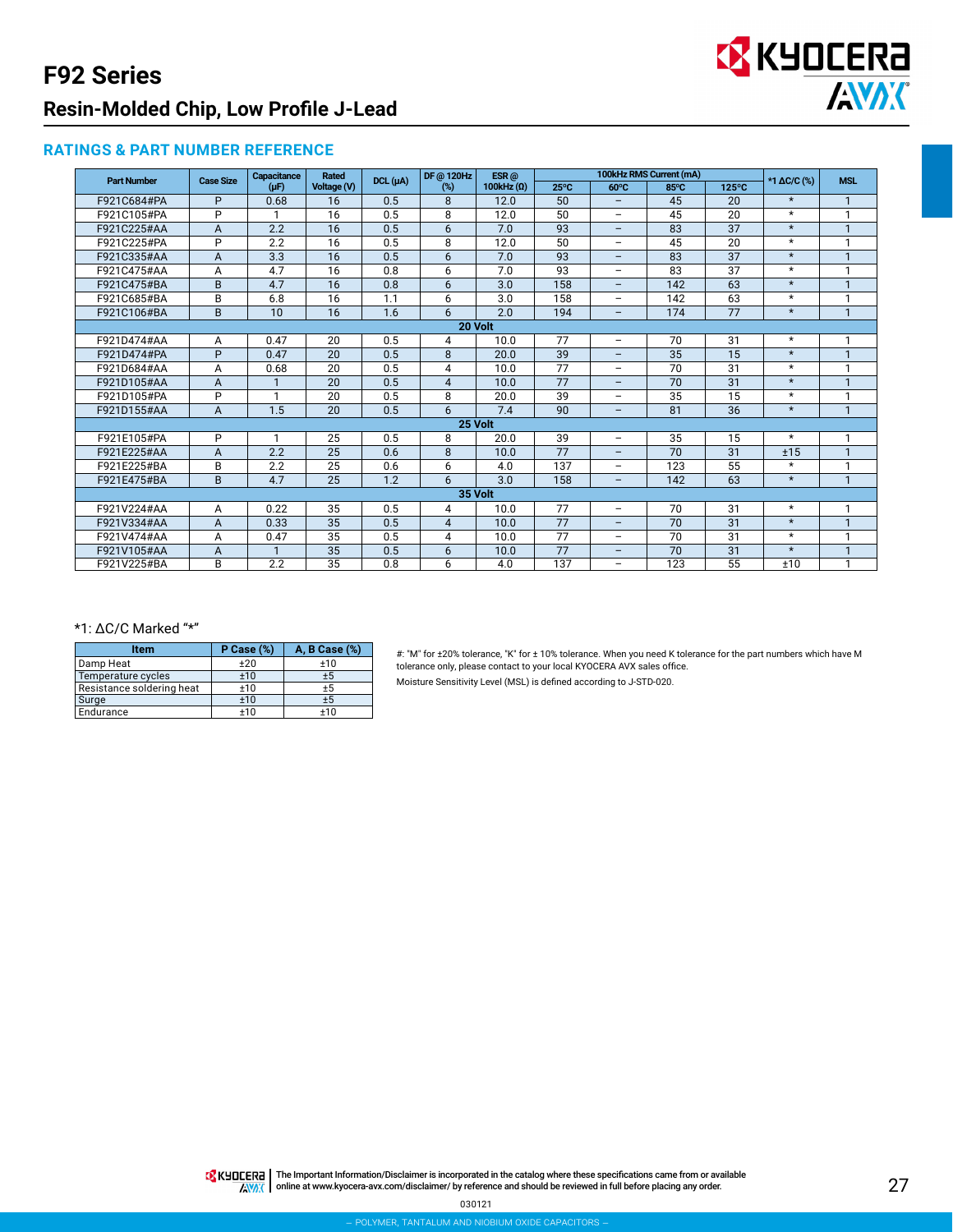### **F92 Series Resin-Molded Chip, Low Profile J-Lead**



#### **QUALIFICATION TABLE**

|                           | F92 series (Temperature range -55°C to +125°C)                                                                                |                                          |  |  |  |  |  |  |  |  |
|---------------------------|-------------------------------------------------------------------------------------------------------------------------------|------------------------------------------|--|--|--|--|--|--|--|--|
| <b>TEST</b>               | <b>Condition</b>                                                                                                              |                                          |  |  |  |  |  |  |  |  |
|                           | P Case                                                                                                                        | A, B Case                                |  |  |  |  |  |  |  |  |
| <b>Damp Heat</b>          | At 40°C, 90 to 95% R.H., 500 hours (No voltage applied)                                                                       |                                          |  |  |  |  |  |  |  |  |
|                           | Capacitance Change  Refer to the table above (*1)                                                                             | Refer to the table above (*1)            |  |  |  |  |  |  |  |  |
| (Steady State)            | Dissipation Factor 150% or less than the initial specified value                                                              | Initial specified value or less          |  |  |  |  |  |  |  |  |
|                           | Leakage Current  Initial specified value or less                                                                              | Initial specified value or less          |  |  |  |  |  |  |  |  |
|                           | -55°C / +125°C, 30 minutes each, 5 cycles                                                                                     |                                          |  |  |  |  |  |  |  |  |
| <b>Temperature Cycles</b> | Capacitance Change  Refer to the table above (*1)<br>Refer to the table above (*1)                                            |                                          |  |  |  |  |  |  |  |  |
|                           | Dissipation Factor  150% or less than the initial specified value Initial specified value or less                             |                                          |  |  |  |  |  |  |  |  |
|                           | Leakage Current  Initial specified value or less                                                                              | Initial specified value or less          |  |  |  |  |  |  |  |  |
|                           | 10 seconds reflow at 260°C, 5 seconds immersion at 260°C.                                                                     |                                          |  |  |  |  |  |  |  |  |
| <b>Resistance to</b>      | Capacitance Change  Refer to the table above (*1)<br>Refer to the table above (*1)                                            |                                          |  |  |  |  |  |  |  |  |
| <b>Soldering Heat</b>     | Dissipation Factor  150% or less than the initial specified value                                                             | Initial specified value or less          |  |  |  |  |  |  |  |  |
|                           | Leakage Current  Initial specified value or less                                                                              | Initial specified value or less          |  |  |  |  |  |  |  |  |
|                           | After application of surge voltage in series with a 33Ω (For "P" case: 1kΩ) resistor at the rate of 30 seconds ON, 30 seconds |                                          |  |  |  |  |  |  |  |  |
|                           | OFF, for 1000 successive test cycles at 85°C, capacitors shall meet the characteristic requirements in the table above.       |                                          |  |  |  |  |  |  |  |  |
| <b>Surge</b>              | Capacitance Change  Refer to the table above (*1)                                                                             | Refer to the table above (*1)            |  |  |  |  |  |  |  |  |
|                           | Dissipation Factor  150% or less than the initial specified value Initial specified value or less                             |                                          |  |  |  |  |  |  |  |  |
|                           | Leakage Current  Initial specified value or less                                                                              | Initial specified value or less          |  |  |  |  |  |  |  |  |
|                           | After 2000 hours' application of rated voltage in series with a 30 resistor at 85°C, or derated voltage in series with a 30   |                                          |  |  |  |  |  |  |  |  |
|                           | resistor at 125°C, capacitors shall meet the characteristic requirements in the table above.                                  |                                          |  |  |  |  |  |  |  |  |
| <b>Endurance</b>          | Capacitance Change  Refer to the table above (*1)                                                                             | Refer to the table above (*1)            |  |  |  |  |  |  |  |  |
|                           | Dissipation Factor  150% or less than the initial specified value                                                             | Initial specified value or less          |  |  |  |  |  |  |  |  |
|                           | Leakage Current  Initial specified value or less                                                                              | Initial specified value or less          |  |  |  |  |  |  |  |  |
|                           | After applying the pressure load of 5N for 10±1 seconds horizontally to the center of capacitor                               | $\mathbf{r}$ = $\mathbf{r}$              |  |  |  |  |  |  |  |  |
| <b>Shear Test</b>         | side body which has no electrode and has been soldered beforehand on a substrate, there shall                                 | $5N(0.51kg \cdot f)$<br>For 10±1 seconds |  |  |  |  |  |  |  |  |
|                           | be found neither exfoliation nor its sign at the terminal electrode.                                                          |                                          |  |  |  |  |  |  |  |  |
|                           | Keeping a capacitor surface-mounted on a substrate upside down and supporting the substrate at                                | $B230 - 20$                              |  |  |  |  |  |  |  |  |
| <b>Terminal Strength</b>  | both of the opposite bottom points 45mm apart from the center of capacitor, the pressure strength                             |                                          |  |  |  |  |  |  |  |  |
|                           | is applied with a specified jig at the center of substrate so that the substrate may bend by 1mm as                           |                                          |  |  |  |  |  |  |  |  |
|                           | illustrated. Then, there shall be found no remarkable abnormality on the capacitor terminals.                                 |                                          |  |  |  |  |  |  |  |  |